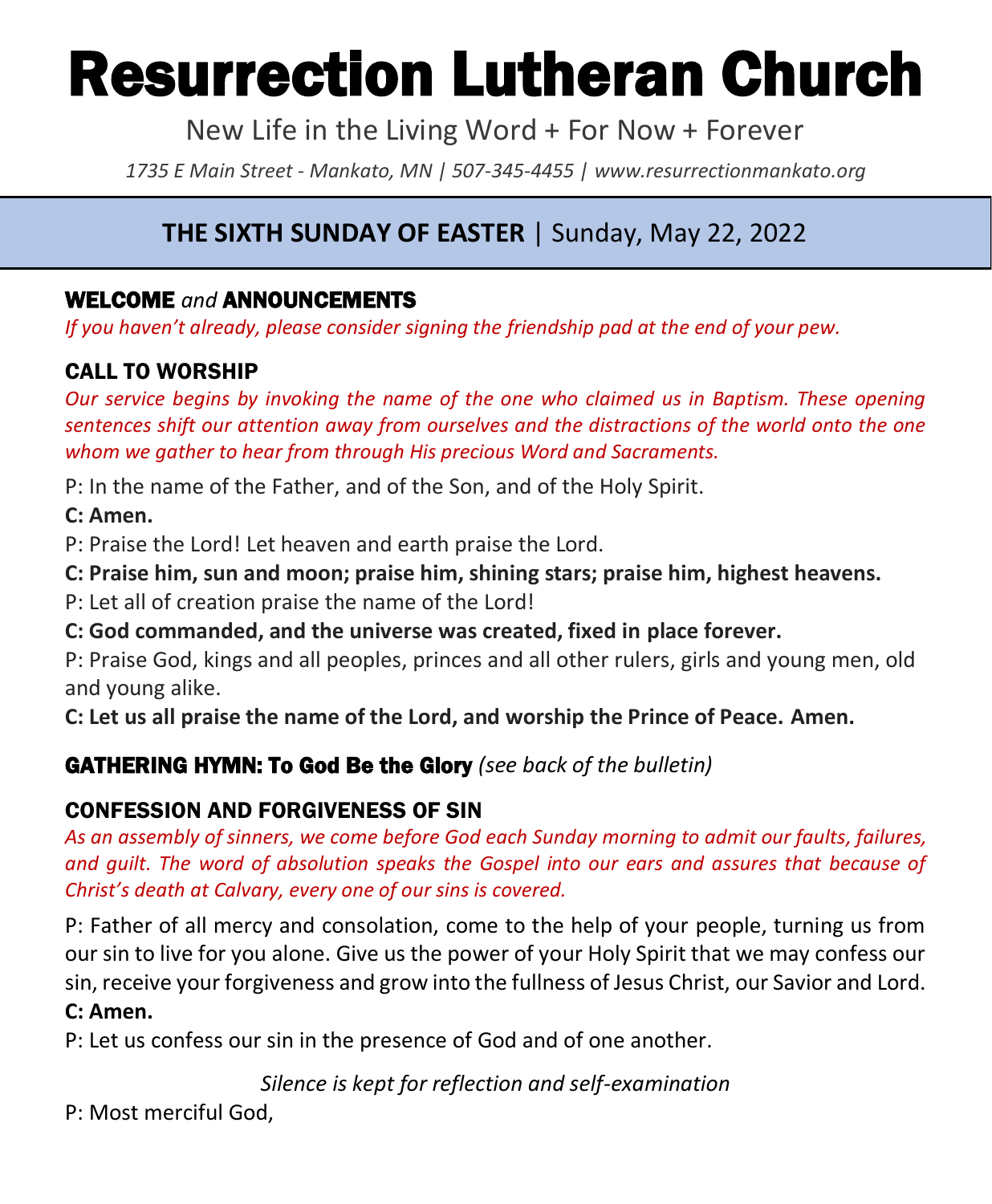**C: We have sinned against you in thought, word, and deed, and are not worthy to be called your children. Have mercy on us and turn us from our sinful ways. Bring us back to you as those who were once dead but now have life, through our Savior Jesus Christ. Amen.**

P: The Lord is gracious and full of compassion, slow to anger and abounding in love. Through the Holy Spirit God gives life, freedom from the power of sin, and resurrection from the dead. In the name of Jesus Christ, your sins are forgiven. Live and walk in the newness of life.

**C: Amen.** 

# THE HYMN OF GLORY

*These words are a response to the gracious and steadfast mercy of God, who pours out his love on undeserving sinners. Together we lift our voices in a song of praise to the trinity – Father, Son and Holy Spirit – for the gift of salvation and new life.* 



# PRAYER OF THE DAY

P: The Lord be with you.

**C: And also with you.**

P: Let us pray…

**All: Heavenly Father, we give you thanks that you love us with an everlasting love for the sake of Christ. Grant us your peace so that in times of this world's tribulations we may always remember that your Son has overcome the world; through Jesus Christ, our Lord, who lives and reigns with you and the Holy Spirit, one God now and forever. Amen.**

# CHILDREN'S SERMON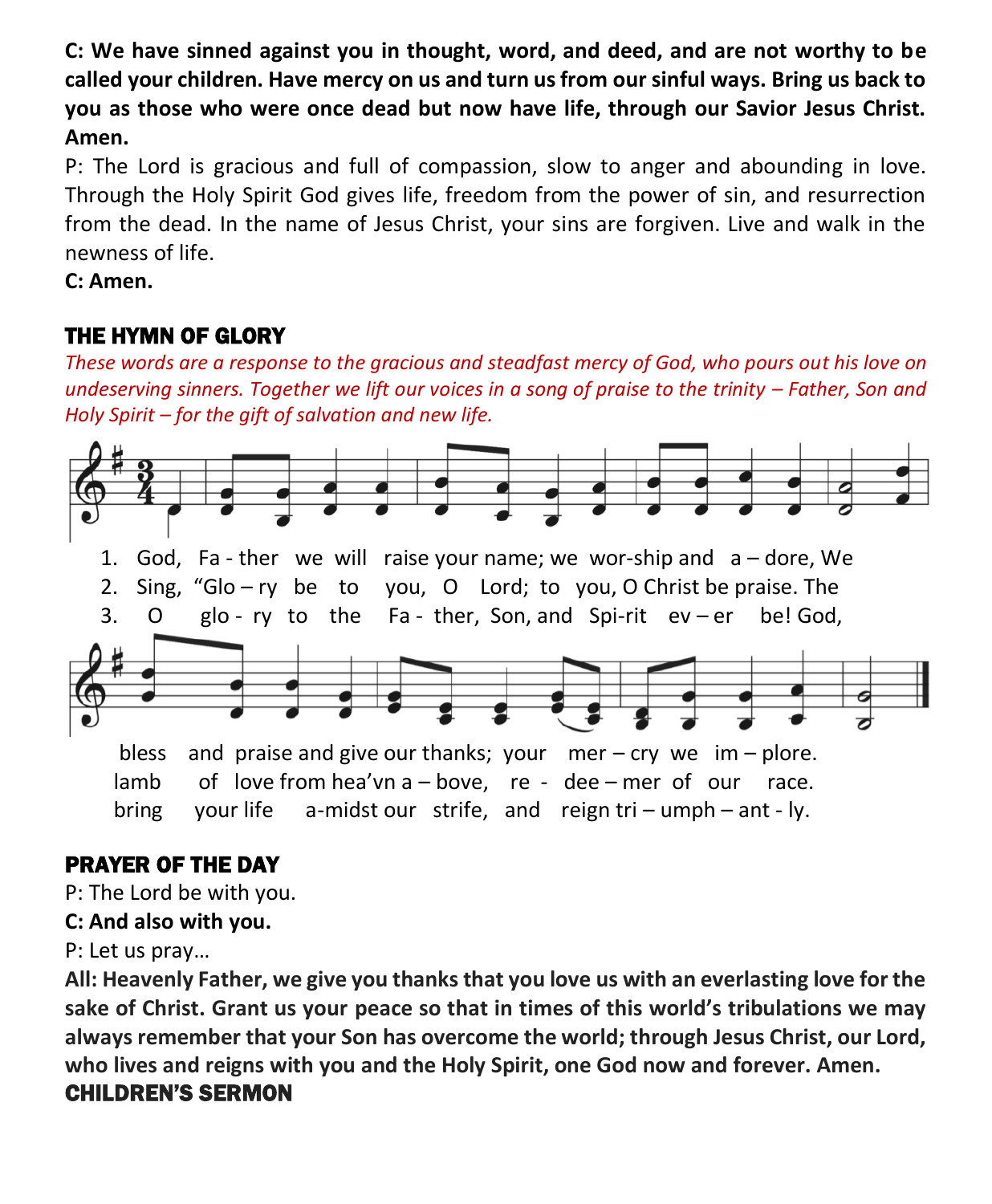# FIRST READING: Acts 16:9-15 (ESV)

*As Paul continued on his missionary journey, he received a vision with instructions from God to head*  to Macedonia. When he reached the city of Philippi, he met some women who eagerly heard the *Word. A wealthy woman named Lydia was baptized, as was her entire household.* 

 $^9$ And a vision appeared to Paul in the night: a man of Macedonia was standing there, urging him and saying, "Come over to Macedonia and help us." <sup>10</sup>And when Paul had seen the vision, immediately we sought to go on into Macedonia, concluding that God had called us to preach the gospel to them.  $^{11}$ So, setting sail from Troas, we made a direct voyage to Samothrace, and the following day to Neapolis,  $^{12}$  and from there to Philippi, which is a leading city of the district of Macedonia and a Roman colony. We remained in this city some days.  $^{13}$ And on the Sabbath day we went outside the gate to the riverside, where we supposed there was a place of prayer, and we sat down and spoke to the women who had come together.  $^{14}$ One who heard us was a woman named Lydia, from the city of Thyatira, a seller of purple goods, who was a worshiper of God. The Lord opened her heart to pay attention to what was said by Paul.  $^{15}$ And after she was baptized, and her household as well, she urged us, saying, "If you have judged me to be faithful to the Lord, come to my house and stay." And she prevailed upon us.

R: The Word of the Lord.

**C: Thanks be to God!** 

# RESPONSIVE READING: Psalm 67 (ESV)

*The psalmist sang of God's blessings on his people, recalling the Aaronic blessing of old. He proclaimed that God judges all people with equity and guides people to follow in his ways.* 

R: May God be gracious to us and bless us and make his face to shine upon us,

**C: that your way may be known on earth, your saving power among all nations.**

R: Let the peoples praise you, O God; let all the peoples praise you!

**C: Let the nations be glad and sing for joy, for you judge the peoples with equity and guide the nations upon earth.**

R: Let the peoples praise you, O God; let all the peoples praise you!

**C: The earth has yielded its increase; God, our God, shall bless us.**

R: God shall bless us; let all the ends of the earth fear him!

R: The Word of the Lord.

**C: Thanks be to God!** 

# SECOND READING: Revelation 21:9-14, 21-27 (ESV)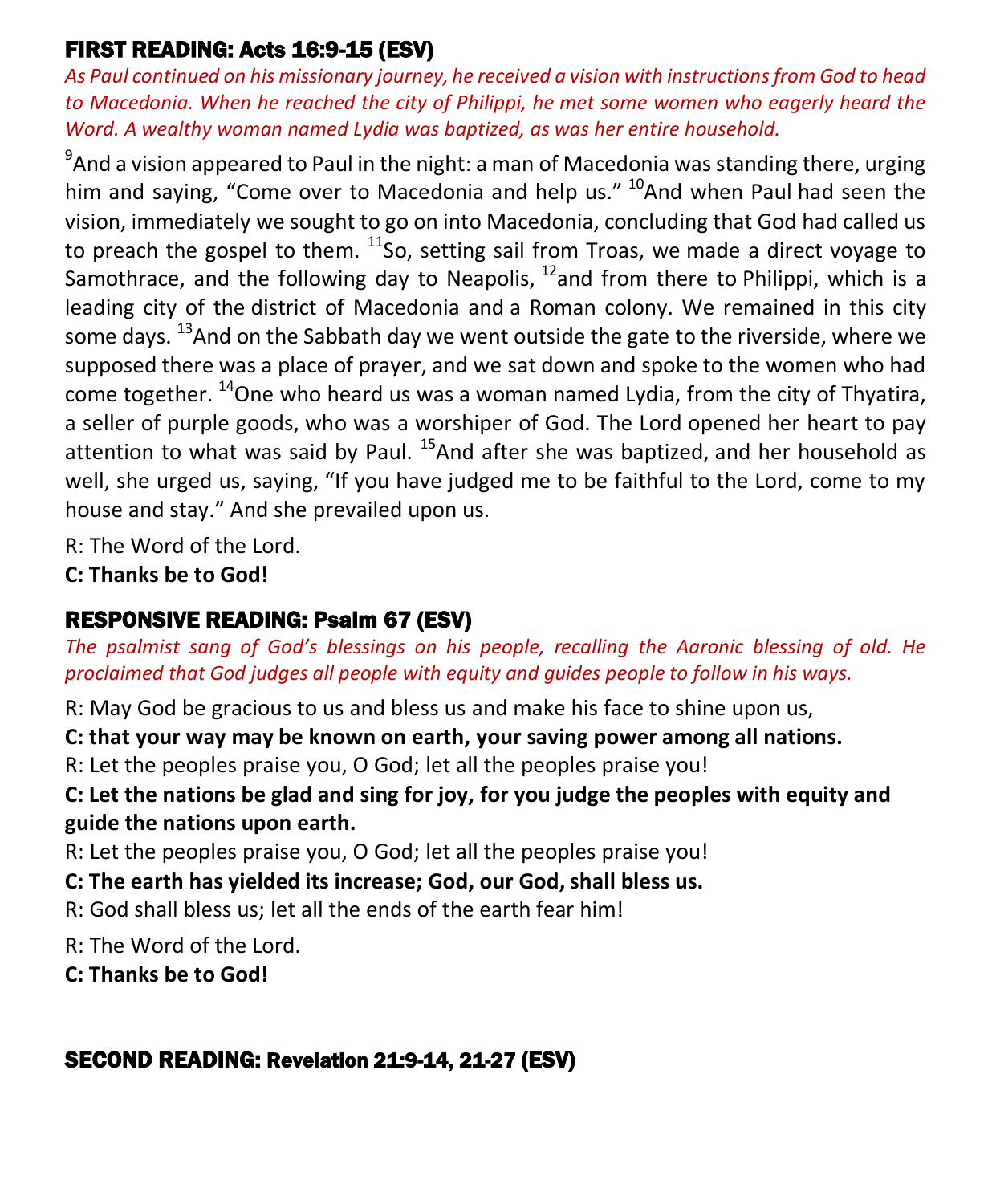#### *John's vision of the New Jerusalem was very specific and beautiful. It looked like the old Jerusalem but was adorned with precious stones and guarded by the heavenly hosts. Precise measurements of the city were given in this glorious revelation.*

 $9$ Then came one of the seven angels who had the seven bowls full of the seven last plagues and spoke to me, saying, "Come, I will show you the Bride, the wife of the Lamb."  $^{10}$ And he carried me away in the Spirit to a great, high mountain, and showed me the holy city Jerusalem coming down out of heaven from God,  $11$ having the glory of God, its radiance like a most rare jewel, like a jasper, clear as crystal. <sup>12</sup>It had a great, high wall, with twelve gates, and at the gates twelve angels, and on the gates the names of the twelve tribes of the sons of Israel were inscribed—  $^{13}$ on the east three gates, on the north three gates, on the south three gates, and on the west three gates.  $^{14}$ And the wall of the city had twelve foundations, and on them were the twelve names of the twelve apostles of the Lamb. <sup>21</sup>And the twelve gates were twelve pearls, each of the gates made of a single pearl, and the street of the city was pure gold, like transparent glass.  $^{22}$ And I saw no temple in the city, for its temple is the Lord God the Almighty and the Lamb.  $^{23}$ And the city has no need of sun or moon to shine on it, for the glory of God gives it light, and its lamp is the Lamb.  $24$ By its light will the nations walk, and the kings of the earth will bring their glory into it,  $^{25}$ and its gates will never be shut by day—and there will be no night there.  $^{26}$ They will bring into it the glory and the honor of the nations.  $^{27}$ But nothing unclean will ever enter it, nor anyone who does what is detestable or false, but only those who are written in the Lamb's book of life.

R: The Word of the Lord. **C: Thanks be to God!** 



#### THE GOSPEL ACCLAMATION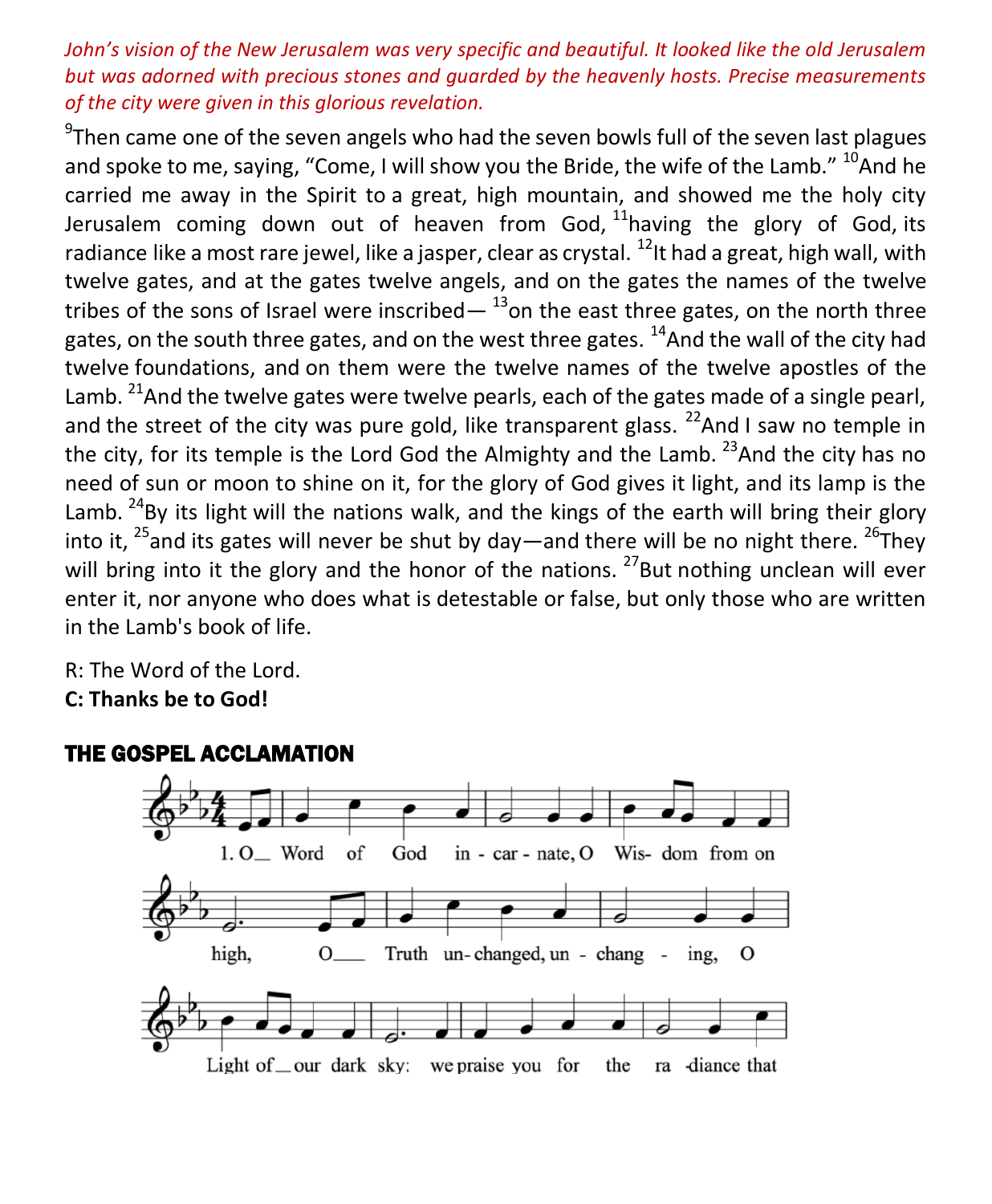

# GOSPEL READING: John 16:23-33 (ESV)

P: The Holy Gospel according to Saint John, the 16<sup>th</sup> Chapter.

# **C: Glory to you, O Lord!**

 $^{23}$ In that day you will ask nothing of me. Truly, truly, I say to you, whatever you ask of the Father in my name, he will give it to you.  $24$ Until now you have asked nothing in my name. Ask, and you will receive, that your joy may be full. <sup>25</sup> <sup>u</sup>l have said these things to you in figures of speech. The hour is coming when I will no longer speak to you in figures of speech but will tell you plainly about the Father.  $^{26}$ In that day you will ask in my name, and I do not say to you that I will ask the Father on your behalf;  $^{27}$  for the Father himself loves you, because you have loved me and have believed that I came from God.  $^{28}$ I came from the Father and have come into the world, and now I am leaving the world and going to the Father."  $^{29}$ His disciples said, "Ah, now you are speaking plainly and not using figurative speech!  $30$ Now we know that you know all things and do not need anyone to question you; this is why we believe that you came from God."  $31$  Jesus answered them, "Do you now believe? <sup>32</sup>Behold, the hour is coming, indeed it has come, when you will be scattered, each to his own home, and will leave me alone. Yet I am not alone, for the Father is with me.  $^{33}$ I have said these things to you, that in me you may have peace. In the world you will have tribulation. But take heart; I have overcome the world."

P: This is the Gospel of our Lord! **C: Praise to you, O Christ!** 

# SERMON: Death and Taxes

# HYMN OF THE DAY: What a Friend We Have in Jesus…………………..RECLAIM No. 223

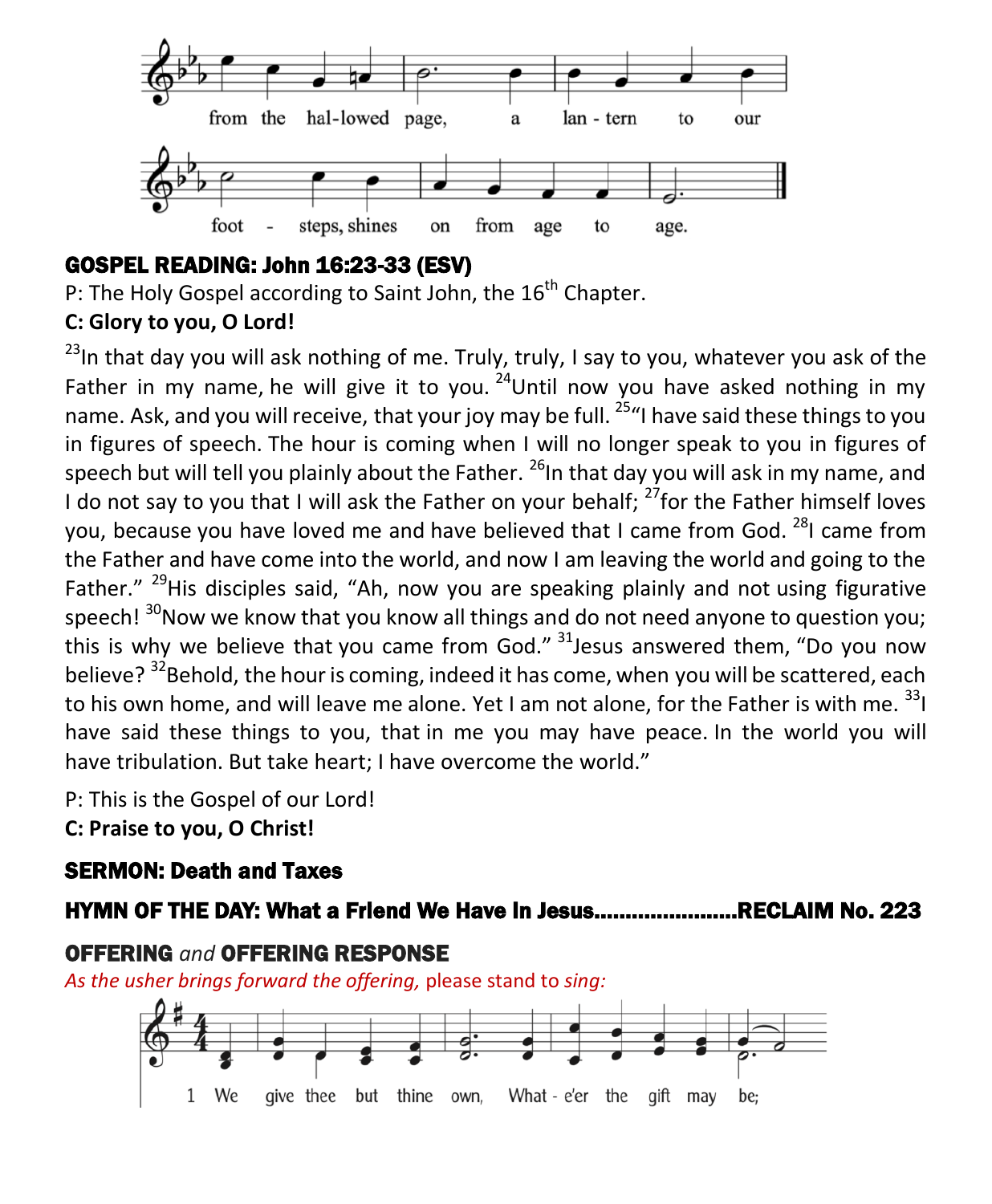

# THE APOSTLES' CREED

*Having heard the Word of God, we respond with these words. By confessing one of the Church's most ancient and historic creeds, we express our unity in the faith; the same faith the universal body of Christ has confessed throughout countless generations of believers.* 

**I believe in God the Father almighty, creator of heaven and earth.**

**I believe in Jesus Christ, his only Son our Lord. He was conceived by the power of the Holy Spirit, and born of the virgin Mary. He suffered under Pontius Pilate, was crucified, died, and was buried. He descended into hell. On the third day he rose again. He ascended into heaven, and is seated at the right hand of the Father. He will come again to judge the living and the dead.**

**I believe in the Holy Spirit, the holy Christian Church, the communion of saints, the forgiveness of sins, the resurrection of the body, and the life everlasting. Amen**

#### PRAYERS OF THE PEOPLE

Each petition ends with the words *Lord, in your mercy*. Respond by saying *Hear our prayer.*

## LORD'S PRAYER

**C: Our Father, who art in heaven, hallowed be thy name, thy kingdom come, thy will be done, on earth as it is in heaven. Give us this day our daily bread; and forgive us our trespasses, as we forgive those who trespass against us; and lead us, not into temptation, but deliver us from evil. For thine is the kingdom, and the power, and the glory, forever and ever. Amen.**

## BENEDICTION

SENDING HYMN: Abide with Me (vss. 1,2,4 and 5)………………………..RECLAIM No. 62

## DISMISSAL

P: Go in peace, loving and serving in the name of our crucified and risen Lord. **C: Thanks be to God!**

## POSTLUDE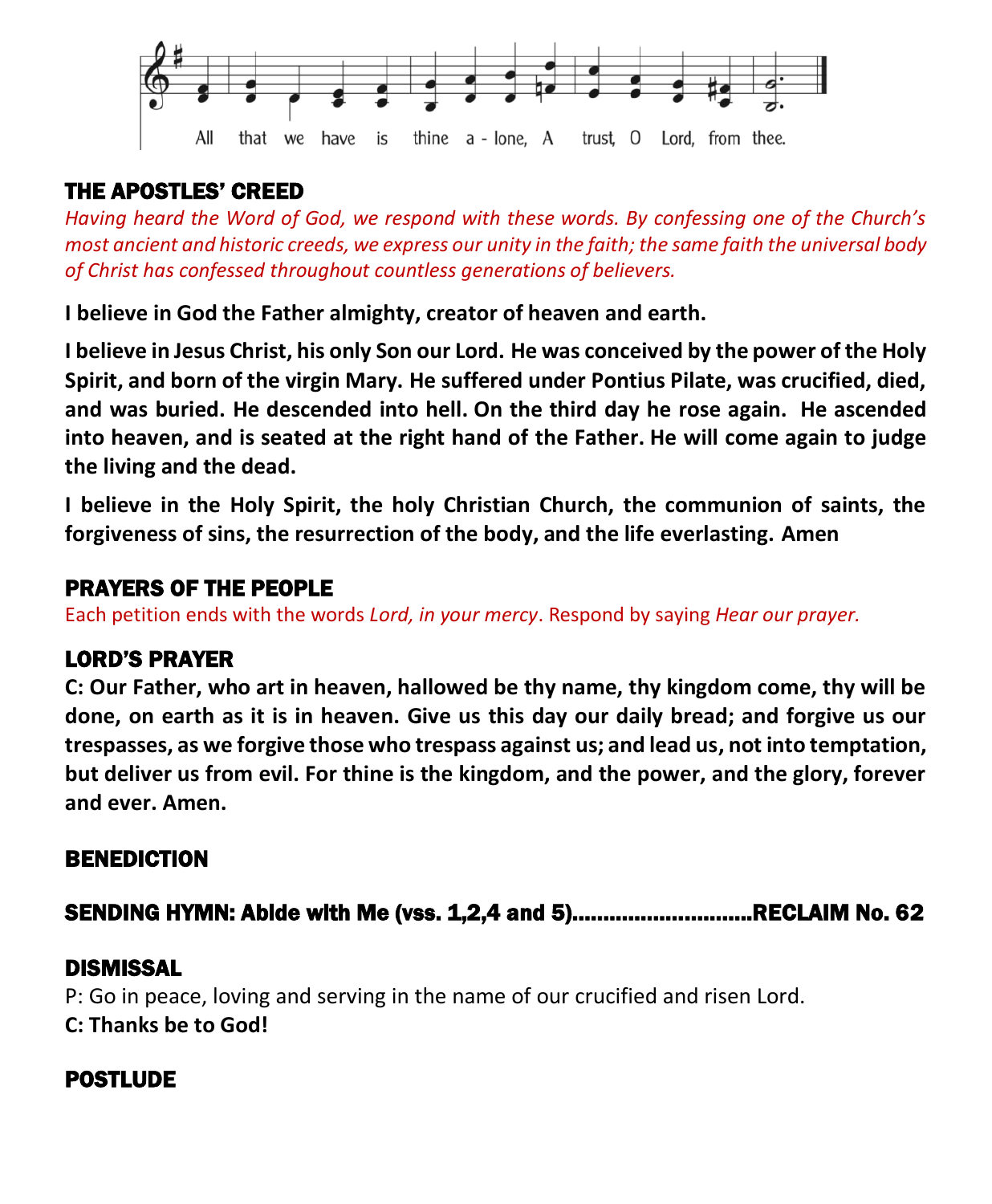# **ANNOUNCEMENTS**

**Welcome to Worship!** Resurrection Lutheran Church is a Christ-centered and crossfocused member congregation of Lutheran Congregations in Mission for Christ. To learn more about our association of churches please visit *[www.lcmc.net.](http://www.lcmc.net/)* Members and visitors are encouraged to sign the **friendship pad** at the end of your pew before the service begins or during announcements.

**Tithes and Offerings:** Thank-you for your generous financial gifts to further the mission of Resurrection Lutheran Church. An offering plate is located in the narthex.

Tina Haroldson will be the guest speaker at our next **Women of the Word** gathering here at RLC, scheduled for this Saturday, May 28<sup>th</sup> at 10:00am. Tina is real, and will share the trials and triumphs she's had, and you won't want to miss her time with us.

\_\_\_\_\_\_\_\_\_\_\_\_\_\_\_\_\_\_\_\_\_\_\_\_\_\_\_\_\_\_\_\_\_\_\_\_\_\_\_\_\_\_\_\_\_\_\_\_\_\_\_\_\_\_\_\_\_\_\_\_\_\_\_\_\_\_\_\_\_\_\_\_

#### COPYRIGHT

*Portions of today's service were written by Rev. Cathy Ammlung*

#### THIS WEEK AT RESURRECTION LUTHERAN

| Sunday    | May 22        | 9:30am  | Worship                  |
|-----------|---------------|---------|--------------------------|
|           |               | 10:30am | Fellowship               |
| Monday    | May 23        | 10:00am | <b>Morning Prayer</b>    |
| Wednesday | <b>May 25</b> | Noon    | Lectionary Lunch         |
|           |               | 5:30pm  | <b>Choir Rehearsal</b>   |
|           |               | 6:30pm  | <b>Adult Bible Study</b> |
| Thursday  | <b>May 26</b> | 8:00am  | Men's Bible Study        |
| Saturday  | <b>May 28</b> | 10:00am | <b>WOW Gathering</b>     |
| Sunday    | <b>May 29</b> | 9:30am  | Worship                  |
|           |               | 10:30am | Fellowship               |

#### THOSE SERVING TODAY

**Pastor:** Rev. Aaron L. Deutsch<br> **Keyboardist:** Nikki Basel **Reader:** Jim Lambert **Ushers:** Brad Matthes & Gene Meschke **Greeter:** Jim Lambert & Carolyn Rewitzer **Tech Team:** Mike and Vicki Youngerberg

#### CONTACT OUR PASTOR

**Cell Phone:** 605-742-4469 **Email:** [aaron.lee.deutsch@gmail.com](mailto:aaron.lee.deutsch@gmail.com) *Pastor Aaron's office hours are Wednesdays from 1-3pm.*